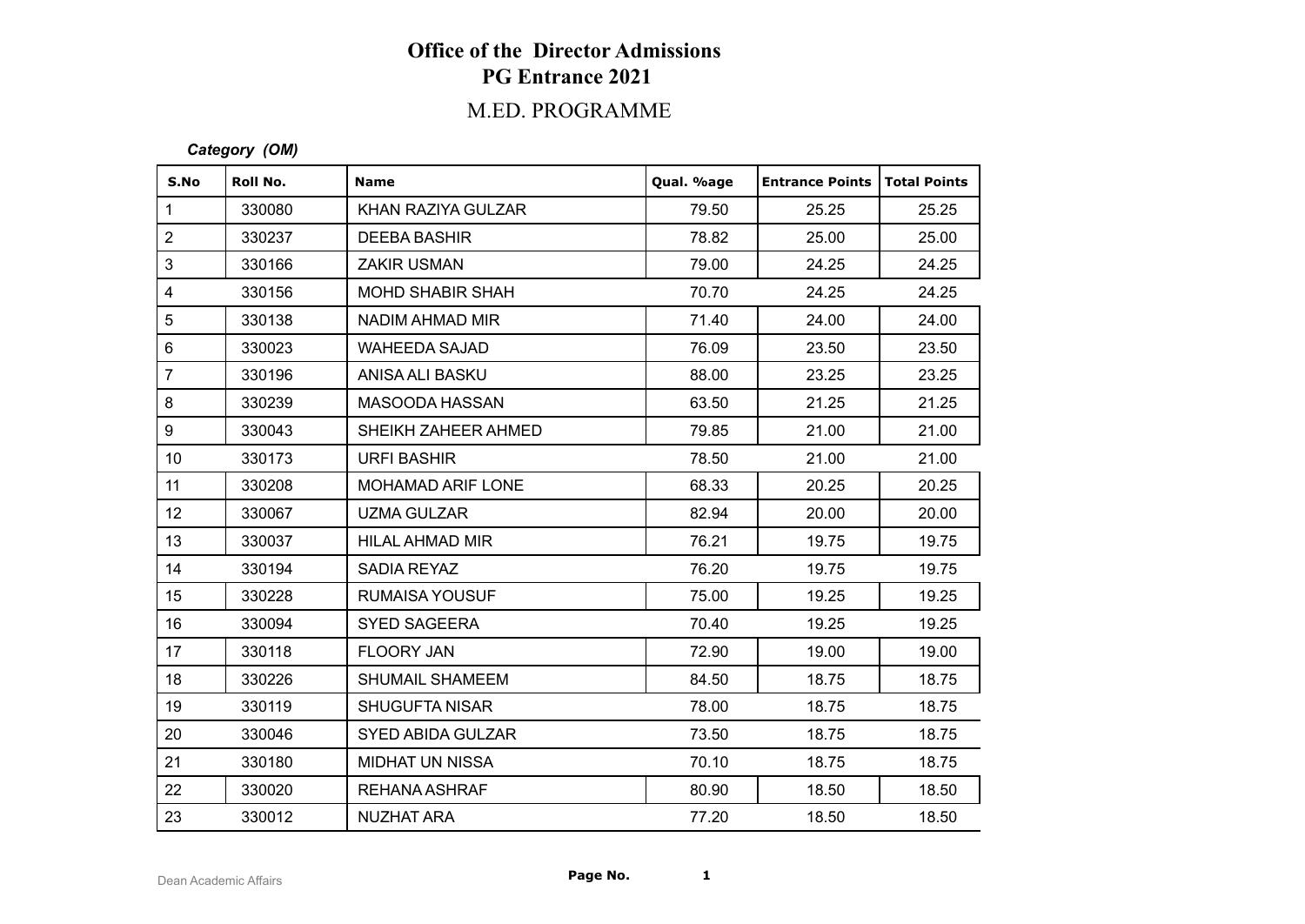# **Office of the Director Admissions PG Entrance 2021**

# M.ED. PROGRAMME

### *Category (OM)*

| S.No | Roll No. | <b>Name</b>            | Qual. %age | <b>Entrance Points</b> | <b>Total Points</b> |
|------|----------|------------------------|------------|------------------------|---------------------|
| 24   | 330170   | ABIDA KHURSHEED        | 81.00      | 18.25                  | 18.25               |
| 25   | 330129   | ROZY JAN               | 80.70      | 18.25                  | 18.25               |
| 26   | 330025   | TAFFAZUL AHMAD MIR     | 70.00      | 18.25                  | 18.25               |
| 27   | 330214   | NUSRAT AFZAL           | 78.90      | 18.00                  | 18.00               |
| 28   | 330003   | SAMREENA JAVID         | 78.60      | 18.00                  | 18.00               |
| 29   | 330247   | <b>IQRA MOHMAD</b>     | 83.60      | 17.50                  | 17.50               |
| 30   | 330204   | TARANUM                | 80.20      | 17.50                  | 17.50               |
| 31   | 330107   | <b>SHAISTA YOUSUF</b>  | 76.60      | 17.50                  | 17.50               |
| 32   | 330219   | SUHANA SHOWKAT         | 75.00      | 17.50                  | 17.50               |
| 33   | 330109   | <b>FAHEEMA TABASUM</b> | 74.10      | 17.50                  | 17.50               |
| 34   | 330140   | SHAHNAWAZ AMIN         | 68.90      | 17.50                  | 17.50               |
| 35   | 330215   | RIFAT AARA             | 76.00      | 17.25                  | 17.25               |
| 36   | 330113   | <b>SAIMA JAN</b>       | 75.50      | 17.00                  | 17.00               |
| 37   | 330149   | <b>REHANA BASHIR</b>   | 72.70      | 17.00                  | 17.00               |
| 38   | 330065   | <b>ULFAT HASSAN</b>    | 70.00      | 17.00                  | 17.00               |
| 39   | 330205   | <b>IQRA FAROOQ</b>     | 68.00      | 16.75                  | 16.75               |
| 40   | 330095   | <b>SHUGUFTA HABEEB</b> | 86.30      | 16.50                  | 16.50               |

## *Category (ST)*

| S.No | Roll No. | <b>Name</b>       | Oual. %age | <b>Entrance Points   Total Points</b> |       |
|------|----------|-------------------|------------|---------------------------------------|-------|
| 41   | 330179   | SAHARA BANOO      | 73.75      | 15.00                                 | 15.00 |
| 42   | 330185   | ZAREENA BANOO LAL | 73.33      | 12.75                                 | 12.75 |